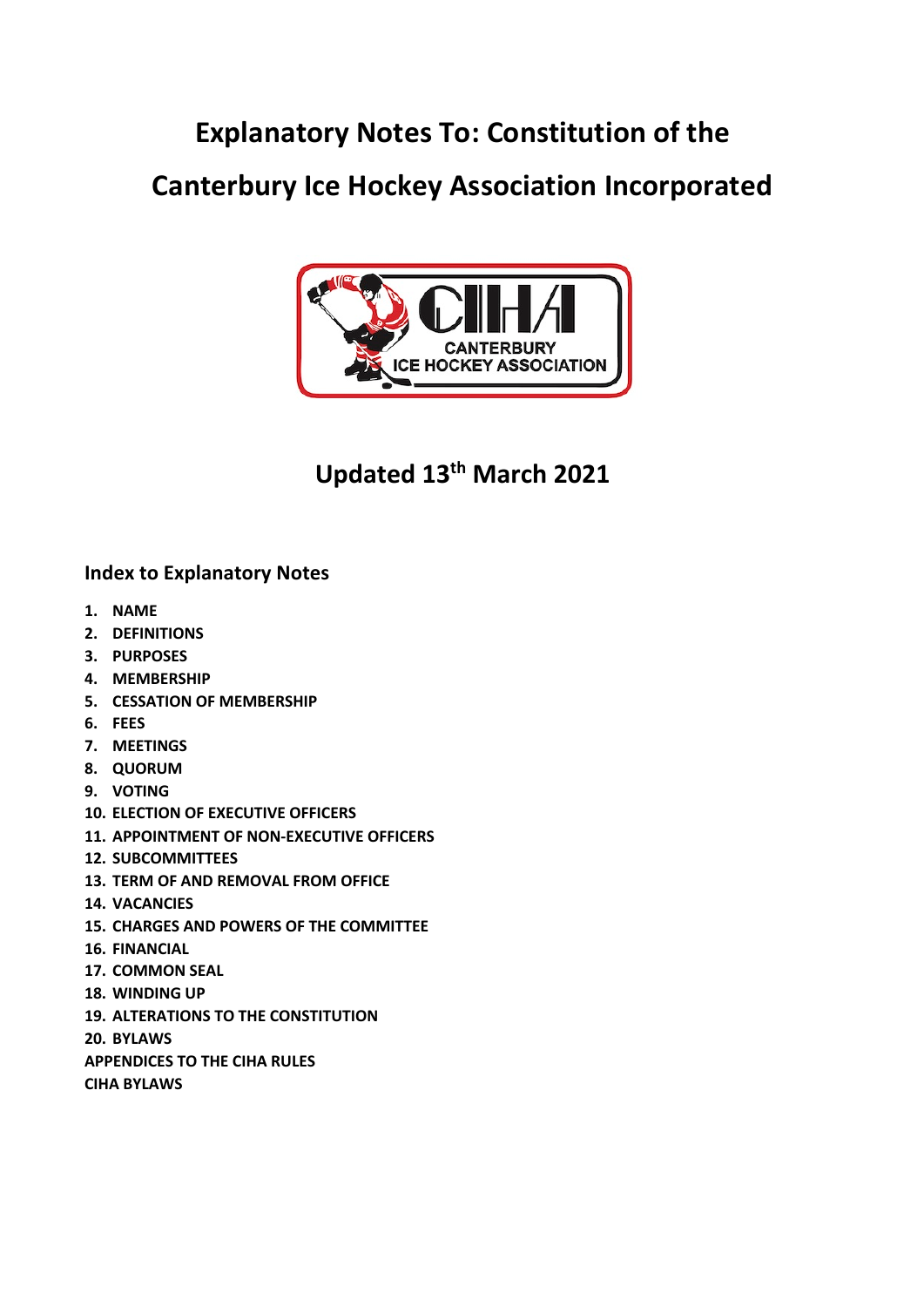# **Introduction**

The Canterbury Ice Hockey Association (CIHA) Committee could potentially serve you, our members, better through certain structural changes that aim to improve CIHA governance, management, and operations. These changes are embedded in a new CIHA constitution, which CIHA members will vote to adopt at the CIHA Annual General Meeting (AGM) on March 27th, 2021 (1.30pm doors open and 2.00pm meeting commencement at 166 Waimairi Road, Christchurch).

We have prepared this document to help you understand these changes and the various issues involved. This document is a companion piece to the new constitution that will be voted on, entitled "Constitution of the Canterbury Ice Hockey Association Incorporated, Updated 13<sup>th</sup> March 2021".

# **How To Use This Document**

This document summarises changes between the new constitution and the current one. Each section of this document corresponds to a section in the new constitution and explains the differences. The following executive summary covers the most significant changes.

# **Executive Summary of New Constitution Differences**

- CIHA will operate as a unified club (not as a governing body of underlying clubs/bodies/leagues)
- CIHA members will be people (not a mix of people/clubs/bodies/leagues)
- Any CIHA member in good standing can be on the CIHA Committee (not just the 11 delegates selected by clubs/bodies/leagues)
- In addition to President, VP, Treasurer, and Secretary, there will be 3 new Committee positions: Directors of (1) Administration, (2) Marketing & Communication, and (3) Player & Coach Development
- The CIHA Committee will also have League Directors, each responsible for representing their leagues
- Underlying clubs/bodies/leagues will not be guaranteed a formulaic number of positions on the CIHA Committee based on membership numbers
- Instead, CIHA Committee members will be elected by popular vote at the AGM, not by representational delegate appointment; this may result in more or fewer members serving on the CIHA Committee for any given league (but no fewer than 1).
- Every CIHA Committee member will have a functional role with responsibility over some area (not just a voting role)
- The AGM date will be in November at the end of the winter season (not "no later than the  $31<sup>st</sup>$  of March") and the balance date for finances will be October 31<sup>st</sup> (not December 31<sup>st</sup>)

We are focused on improving ice hockey in Canterbury. Thank you for your interest, and we hope you find this document useful and will attend the AGM on March 27<sup>th</sup>, 2021 to discuss this important issue and others, and make your voice heard.

# Kind Regards,

Canterbury Ice Hockey Association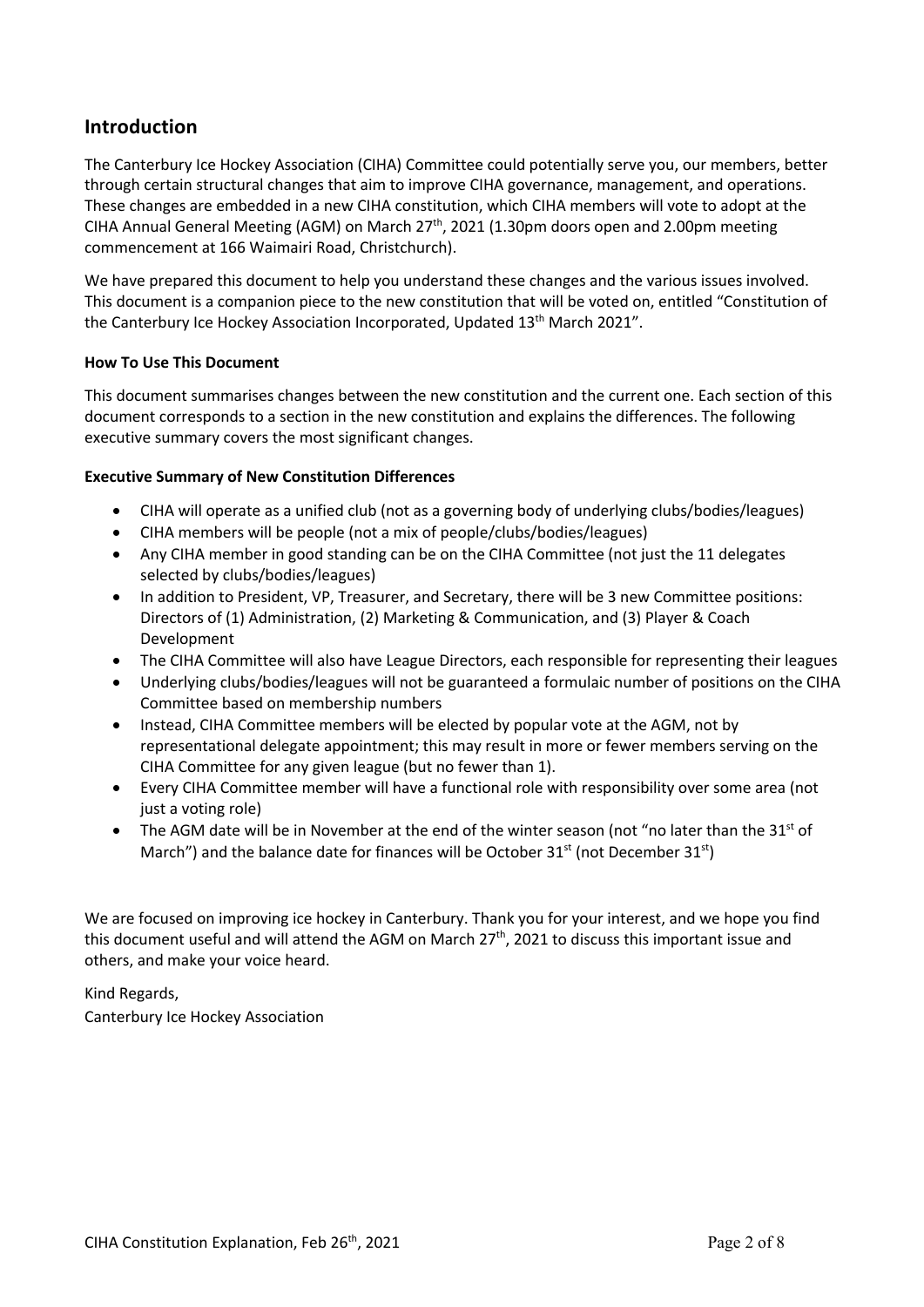# **1. NAME**

No significant changes.

# **2. DEFINITIONS**

Recommended by NZ Companies Office and legal counsel to include, as it clarifies many terms used in the rules.

# **3. PURPOSES**

No significant changes.

# **4. MEMBERSHIP**

There are significant changes here.

## **Current**

Membership is poorly defined in section 4 of the current constitution: members can be people or affiliated clubs/bodies/leagues. It isn't clear what defines these entities, or what their membership is contingent on—i.e., there appears to be no mechanism to disaffiliate a club, for example.

Most importantly, this section and others (current sections 13a and By-Laws) reinforce that CIHA is structured as a governing body of underlying member clubs/bodies/leagues.

## **New**

Members are people, and definitions align with New Zealand Ice Hockey Federation (NZIHF) memberships. Many of the other new clauses are recommended by the NZ Companies Office.

Canterbury is the only regional association in New Zealand that runs itself as a governing body instead of a club. By having only people as Members, and electing the Committee by popular vote (see new section 10), CIHA shifts emphasis from being an ice hockey governing body to a unified ice hockey club.

## **5. CESSATION OF MEMBERSHIP**

There are small changes here to cover additional cases when membership ceases (death, dissolution). At the recommendation of legal counsel, language has been added so that the process of expelling a member is distanced from the Committee through the formation of a special disciplinary subcommittee (new section 12.6).

## **6. FEES**

The new version provides better detail on matters involving fees.

## **7. MEETINGS**

There are significant changes here.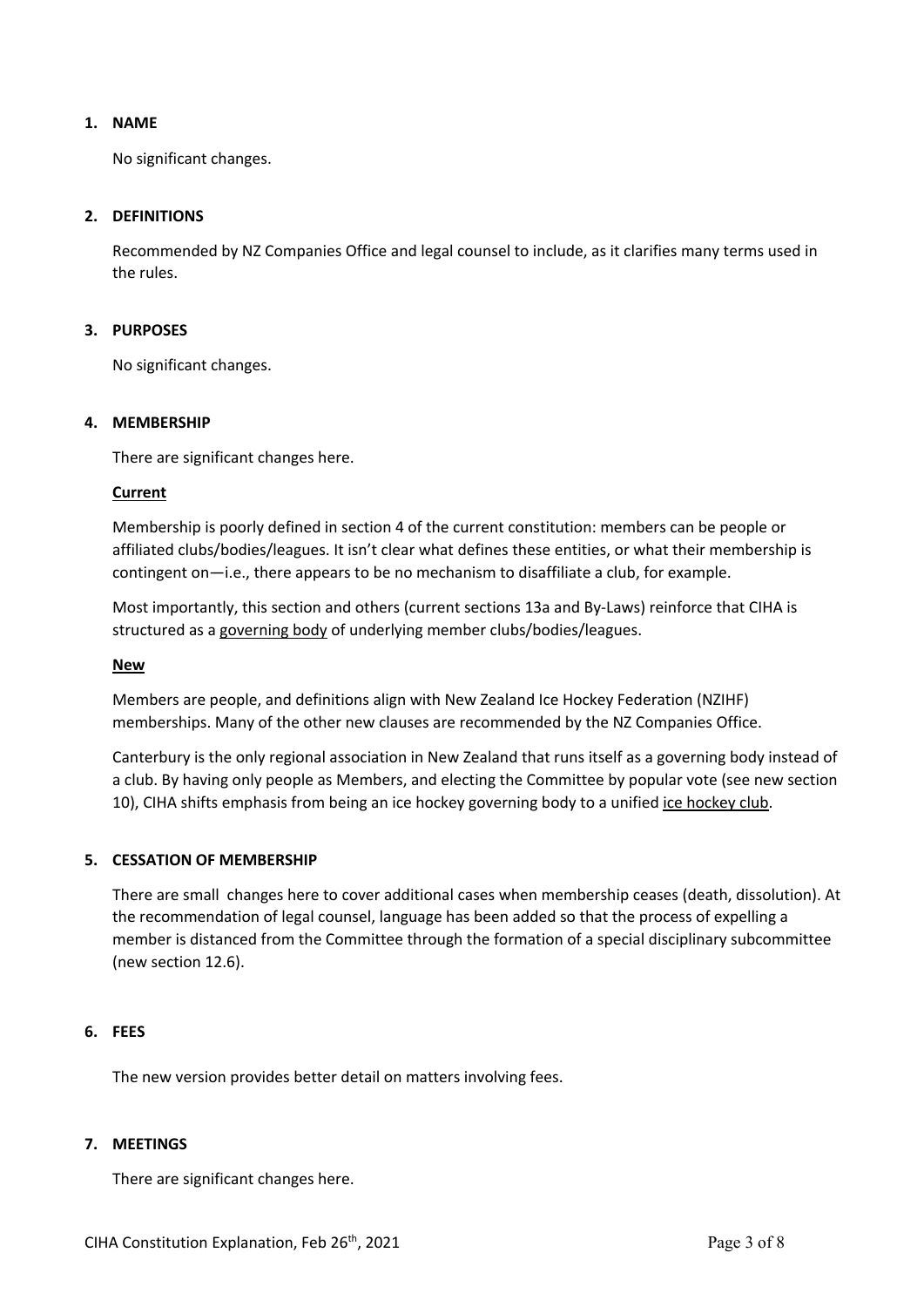# **Current**

- The Annual General Meeting (AGM) is to be held no later than March 31 and CIHA must give members just 7 days' notice prior to an AGM.
- Affiliated clubs/bodies/leagues are advised of delegate entitlements to the CIHA Committee at the AGM based on formula corresponding to the number of players in each club/body/league. At an unspecified time thereafter, leagues appoint their delegates to form the Executive Committee and this Committee then votes on who among them will be the Officers (President, Vice President, Treasurer, Secretary). In the past, this has sometimes taken months before positions are filled, and limited the people eligible for the Treasurer role, for example, from hundreds of member candidates to just 11 (and same with the President, VP, and Secretary).

## **New**

- The AGM is held in November and CIHA must give members 21 days' notice prior to an AGM.
- All CIHA members in good standing are eligible to be on the CIHA Committee. CIHA members present at the AGM are entitled to vote on who they want to be on the CIHA Committee. This may result in affiliated clubs/bodies/leagues, as currently defined, to have more or fewer seats on the CIHA Committee.

Additional language is added to deal with a lack of quorum (reconvening with at least 3 days' notice to members).

# **8. QUORUM**

Quorums have been changed:

- General Meetings (Annual and Special): increased from 11 financial members to 20 eligible to vote.
- Committee Meetings: reduced from 7 Committee Members to 5. This is because in the new Committee composition (discussed in new section 10), an individual can be both a League Director and hold another Officer position, such as Treasurer. I.e., if several people do more than one role, it is possible to have a committee of just 8 people. More on this in section 10.
- The new constitution sets a subcommittee quorum at 2 members (currently unspecified).

# **9. VOTING**

Current and new versions are similar, but the new version better clarifies how votes work for youth members (and limits the number of votes per family: a parent/guardian is entitled to vote for themselves or on behalf of one child, not both). The new version clarifies that proxies are not allowed at CIHA Committee and Subcommittee meetings.

## **10. ELECTION OF EXECUTIVE OFFICERS**

There are significant changes here. The overarching objective it to shift CIHA from being a governing body to being an ice hockey club, and ensure all elected officers are assigned clear responsibilities.

# **Current**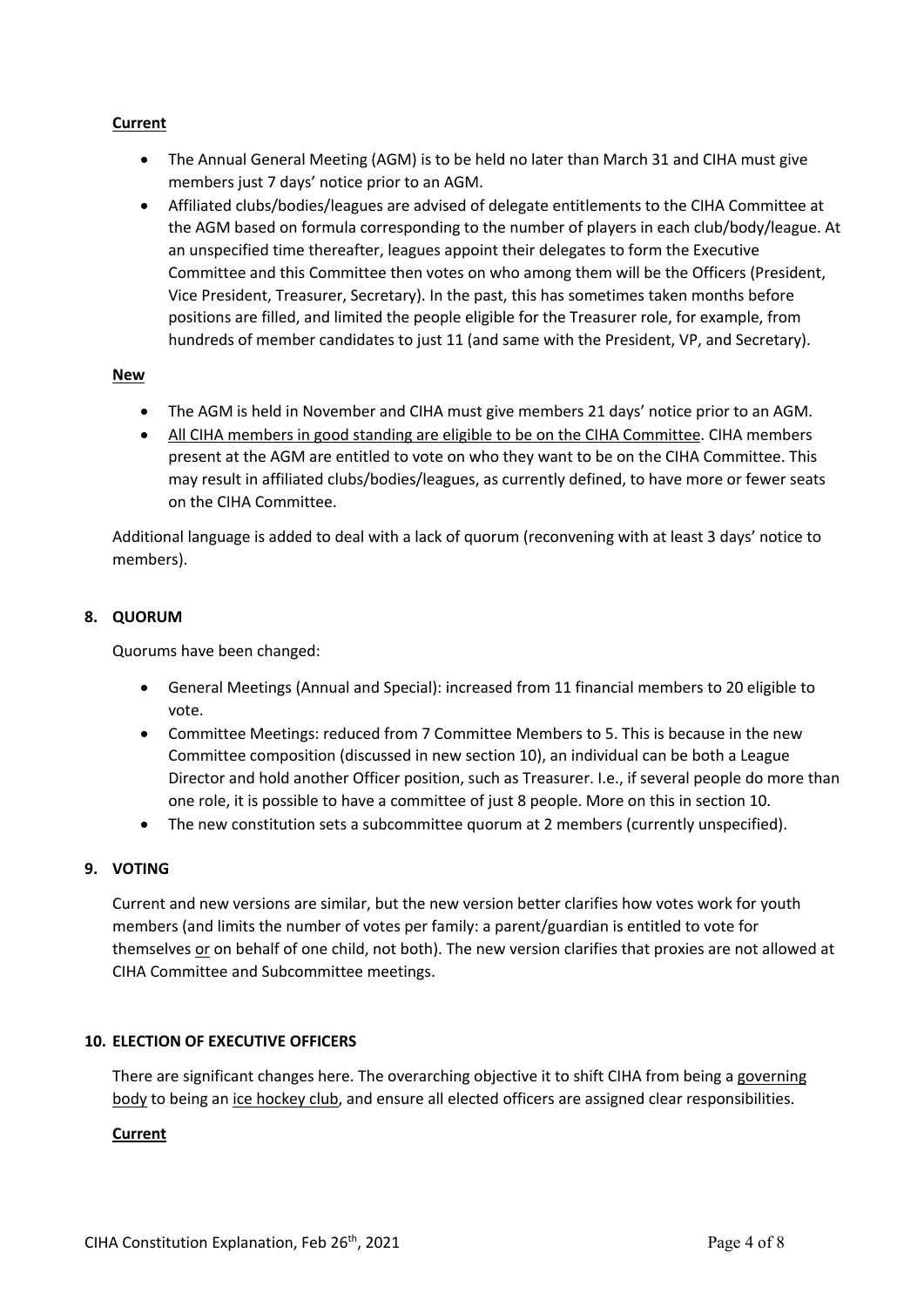- At an unspecified time after the AGM, leagues appoint their delegates to form the Executive Committee and this Committee then votes on who among them will be the Executive Officers: President, Vice President, Treasurer, and Secretary.
- The individuals who become the 4 Executive Officers have functional roles: while their duties are weakly defined in the current constitution, it is clear by tradition that the bulk of the workload falls on the shoulders of these 4 individuals. The other 7 members of the committee have no functional role, other than to vote in the interests of their factions. All 11 members are, first and foremost, delegates responsible to their clubs/bodies/leagues.
- This structure is reasonable for the governance of a wide range of disparate entities, but is far less appropriate for a small ice hockey club like Canterbury. The structure has been, for many years and in many instances, highly problematic: it lends itself to an "us vs them" silo mentality and leaves a few individuals highly overworked while others have little motivation to even show up at meetings (since they have no responsibilities), particularly if there's not much to discuss in their silo.
- Other considerations of the current structure:
	- o It is not clear what an "affiliated club/body/league" is for delegate purposes
	- $\circ$  The 4 functional roles are very limiting and don't include important functions, such as marketing or administration
	- $\circ$  It limits the candidates for each role from several hundred CIHA members to just 11
	- o The 11 delegates choose who among them will take on these roles, but doesn't account for whether anyone is qualified or willing to do a role
	- o This process has sometimes taken months before positions are filled

#### **New**

- All CIHA members can put their name forward to be on the CIHA Committee and the Committee is elected at the AGM by all CIHA members eligible to vote.
- Everyone on the CIHA Committee has a functional role: they are actually responsible for something.
- Currently there's no clear definition of a role for individuals responsible for administration, marketing, or developing coaches and players, for example. But these are critical functions to the smooth operation and success of CIHA. In our current structure, these roles are an afterthought at best and invariably fall by the wayside. The new constitution elevates these important roles to actual Committee positions.
- The new Committee is comprised of these elected positions:
	- o President
	- o Vice President
	- o Treasurer
	- o Secretary
	- o Director of Administration
	- o Director of Marketing & Communication
	- o Director of Player & Coach Development
	- $\circ$  PLUS elected Directors of the following Leagues, defined in the Bylaws of the new constitution
		- Seniors' League
		- Learn To Play (all ages)
		- § Youth U9/U12 Leagues
		- § Youth U15/U18 Leagues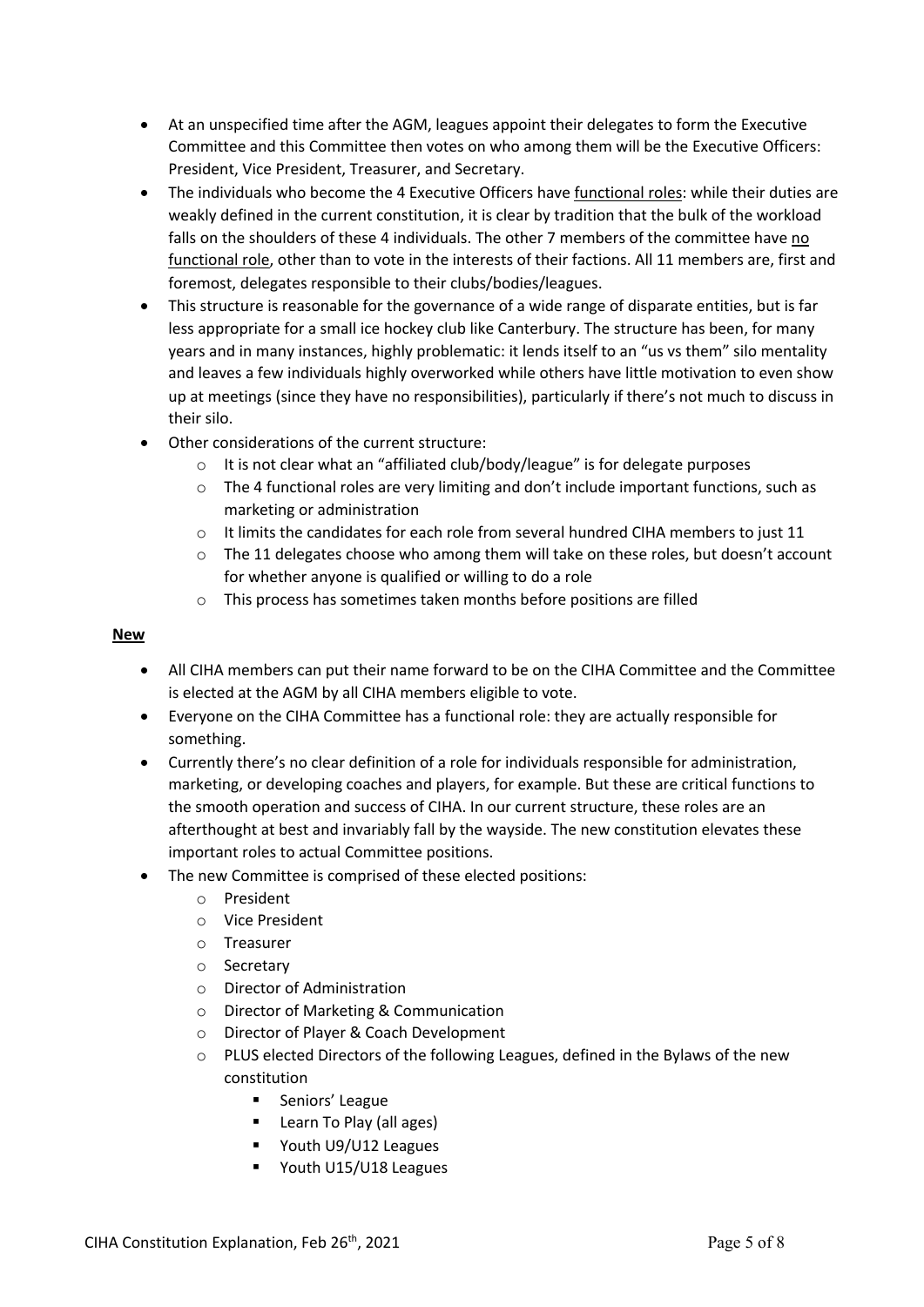- Women's League
- Masters' League
- Women's Representative Team (e.g., Devilettes)
- § Men's Representative Team (e.g., Red Devils)
- A single person can be elected to more than one position (as long as one of the positions is as a League Director—e.g., someone can be Director of Senior League and President, but can't be both President and Vice President).
- Since the same person can serve in more than one position, this new structure could lead to a smaller, or larger, committee than the current committee (as few as 8, or as many as 15, compared to 11 currently). While a 15-member committee may seem large, it would mean that there are 15 CIHA Members on the committee responsible for doing work on behalf of CIHA (as opposed to 4 currently).

# **11. APPOINTMENT OF NON-EXECUTIVE OFFICERS**

CIHA runs on volunteers. This section is added to embed the importance of certain roles in the CIHA constitution, to ensure the Committee is aware of them and fills them, if/when appropriate.

## **12. SUBCOMMITTEES**

There are significant changes here.

Currently, CIHA has implemented a two-tier financial approval system in an ad-hoc fashion. The new constitution ingrains this method by requiring a Payment Review Subcommittee.

The new language also defines a standing Disciplinary Committee.

Importantly, and at the suggestion of legal counsel, section 12.6 introduces a process for extra-ordinary disciplinary matters that involve possible member expulsion or removal of a Committee member. It details the formation of a special committee separated from the CIHA Committee to address such instances. This fair, clearly-defined process can help produce unbiased rulings in accordance with the principles of natural justice.

## **13. TERM OF AND REMOVAL FROM OFFICE**

There is a significant change in the way an Executive Officer is removed from the Committee (see new section 12.6).

## **14. VACANCIES**

The new constitution provides more sensible methods to address Committee vacancies by requiring a 75% Committee majority (instead of 100%) and allowing more than 2 vacancies to be filled.

## **15. CHARGES AND POWERS OF THE COMMITTEE**

The new constitution recognises and restricts cases where there could be a conflict of interest regarding control and investment of funds.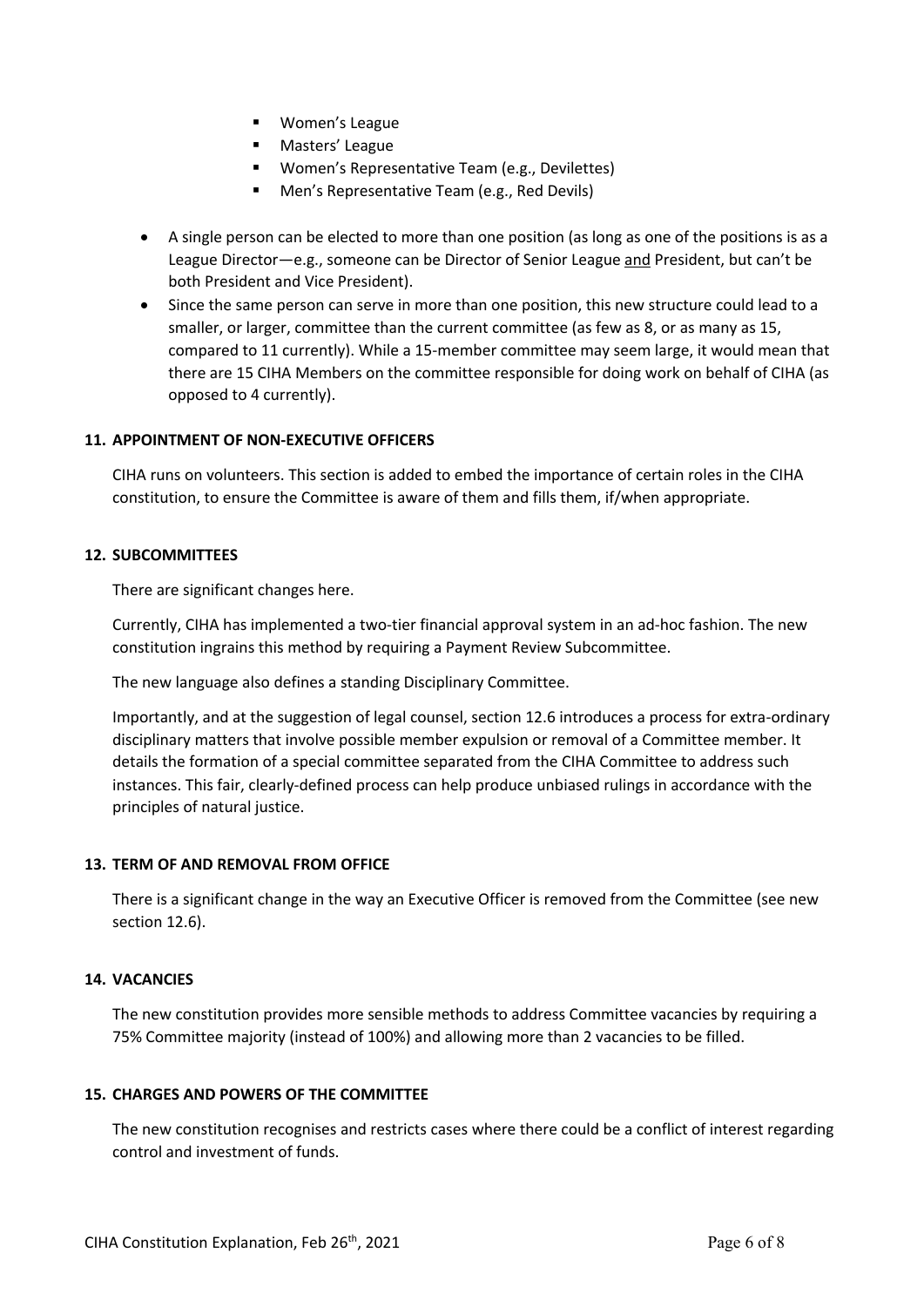## **16. FINANCIAL**

There are significant changes here:

- The current balance date is December  $31<sup>st</sup>$  and the new balance date is October  $31<sup>st</sup>$ . Canterbury is the only ice hockey region in NZ with a balance date other than an end-of-winter such as September 30<sup>th</sup> or October 31<sup>st</sup>. It simply makes sense to align the balance date with the end of the winter playing season.
- The new constitution also aligns CIHA's AGM date with the rest of the country and the NZIHF.
- The new language ingrains the requirement for the two-tier financial payment approval method.
- Additional language has been added to place a limit on the amount of money CIHA can borrow (currently unlimited).

## **17. COMMON SEAL**

No significant changes.

## **18. WINDING UP**

No significant changes, other than allowing CIHA to transfer assets to the ice hockey organisation of its choosing.

# **19. ALTERATIONS TO THE CONSTITUTION**

There are significant changes here.

Currently the CIHA constitution can only be changed at an AGM. The new language allows this to be done at the a General Meeting (i.e., the AGM or a Special General Meeting) with at least 21 days' notice and with a 75% majority vote of members. This provision is important, assuming this new constitution gets adopted, since it enables corrections/improvements without waiting an entire year, but requires a strong majority to enact change.

## **20. BYLAWS**

There are significant changes here.

The current constitution is very sparse, and the By-Laws cover the process by which the CIHA Committee is formed. Yet only a simple Committee majority is needed to alter the By-Laws. I.e., a mischievous majority of the CIHA Committee has enormous power to alter, overnight, the way the entire CIHA is run by changing the By-Laws. While this is an extreme example, the new language has a higher hurdle to change the By-Laws—and importantly, the Committee formation and other important governing aspects are in the actual constitution and therefore more difficult to change than a By-Law.

# **APPENDICES TO THE CIHA RULES**

These do not appear in the current constitution—it is beneficial to clearly state the responsibilities of all the Executive Officers.